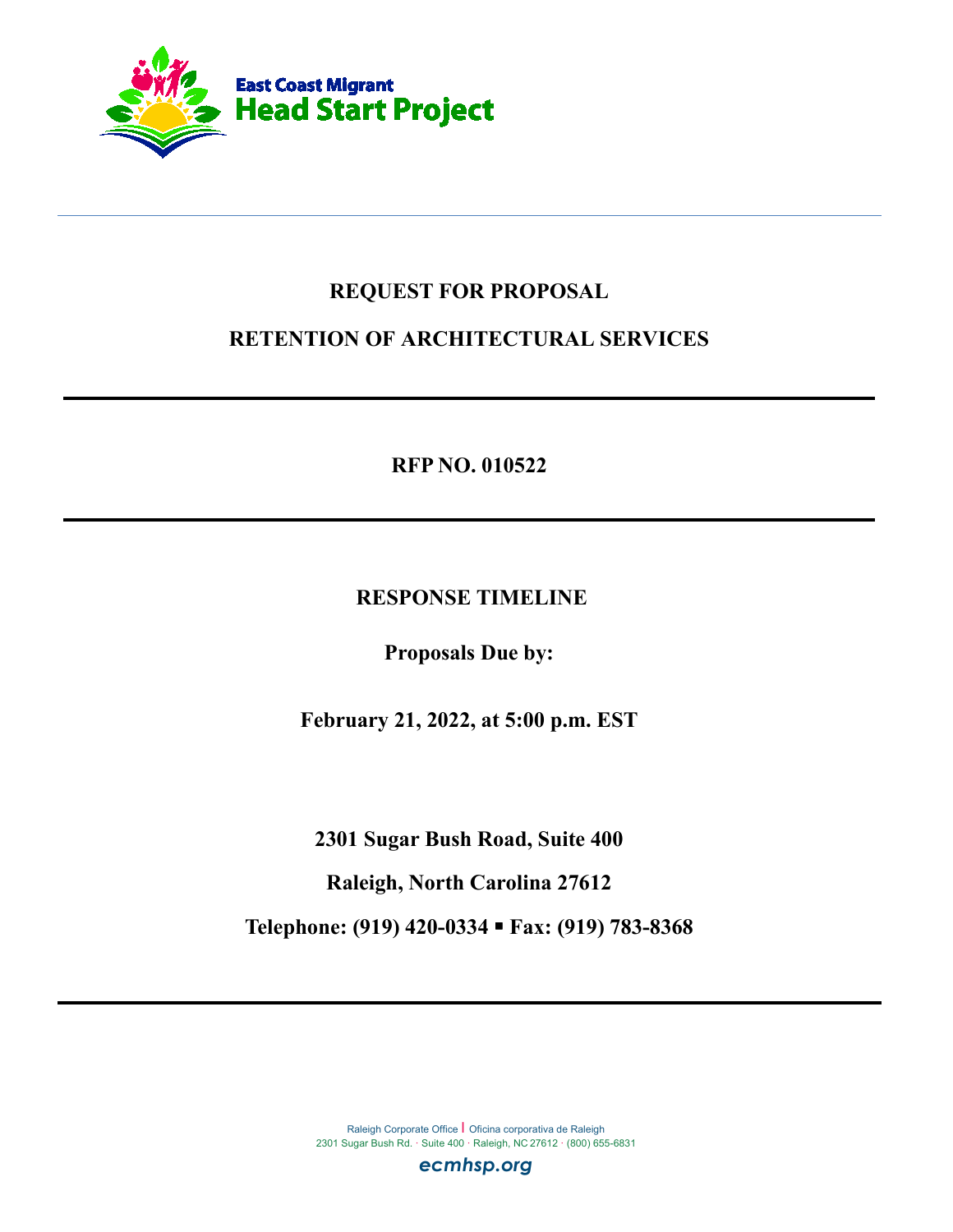2 | Page

| <b>TABLE OF CONTENTS</b> |  |  |  |  |
|--------------------------|--|--|--|--|
|--------------------------|--|--|--|--|

| Introduction                             | $\overline{3}$ |
|------------------------------------------|----------------|
| Notice to Respondents                    | $\overline{3}$ |
| <b>Contract Award Process</b>            | $\overline{3}$ |
| Criteria for Selection                   | $\overline{4}$ |
| Scoring of Proposals                     | $\overline{4}$ |
| <b>Proposal Requirements</b>             | $\overline{4}$ |
| Compensation for Service                 | 5              |
| <b>Standard Terms and Conditions</b>     | 5              |
| Scope of Services and Project            | 8              |
| Execution of Offer                       | 9              |
| Pricing and Delivery Schedule            | 11             |
| <b>Respondent Questionnaire</b>          | 12             |
| Exhibit A. Mandatory Contract Provisions | 13             |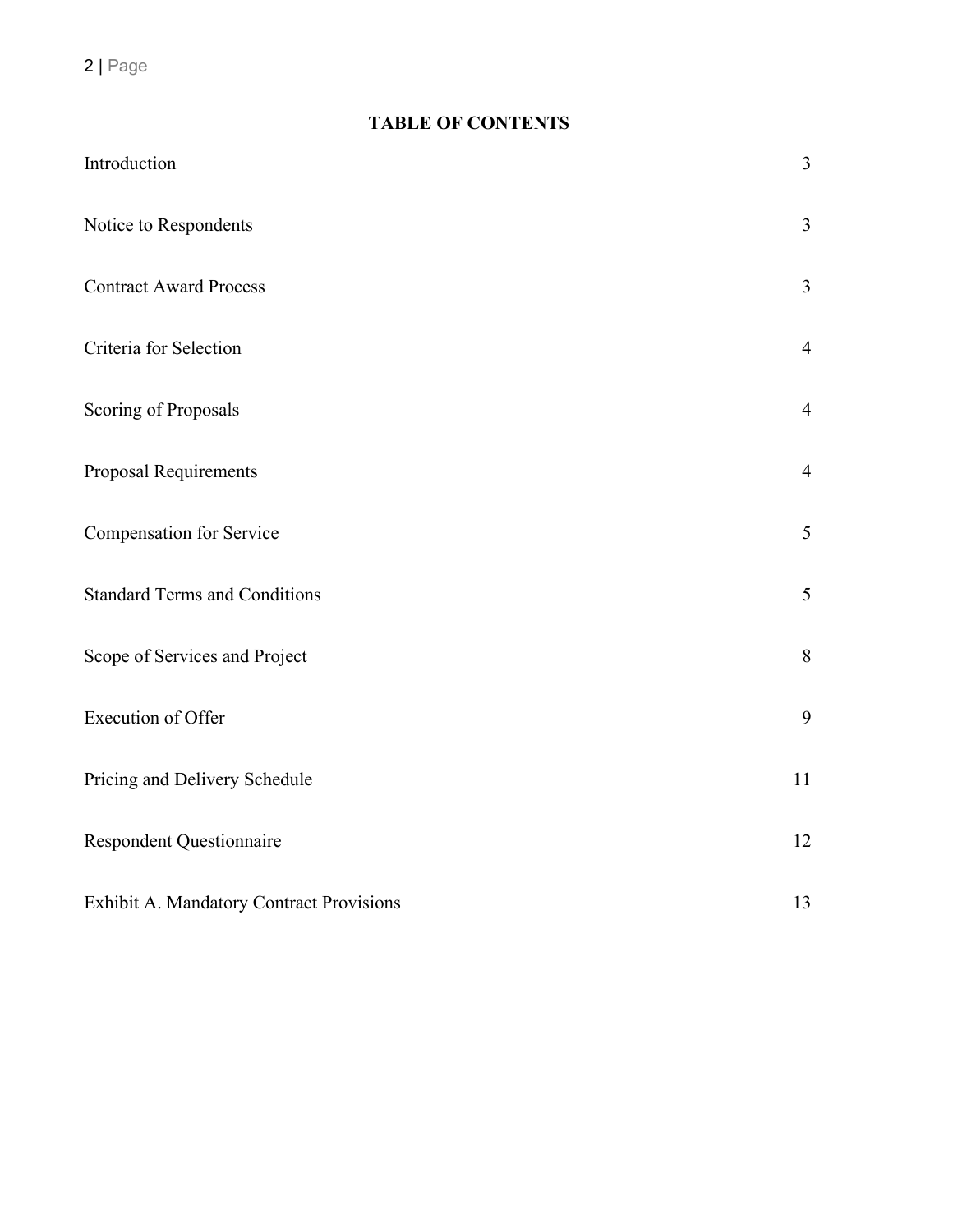# 1.0 **INTRODUCTION**

East Coast Migrant Head Start Project (ECMHSP) is a nonprofit corporation that provides Head Start services to the children of agricultural workers. In total, ECMHSP provides Head Start services in approximately fifty educational campuses. Through this Request for Proposals, ECMHSP seeks to retain an architectural firm or architectural firms to provide architectural consulting services to ECMHSP for a three-year period from March 1, 2022, through February 28, 2025.

# 2.0 **NOTICE TO RESPONDENTS**

- 2.01 This Request for Proposal seeks competitive proposals complying with the terms and conditions and requirements set forth below for the retention of architectural services to ECMHSP for a three-year period from March 1, 2022, through February 28, 2025. The architectural services would pertain to projects specifically designated by ECMHSP and the architectural firm as to fall within the scope of the awarded contract. ECMHSP reserves the right to publish separate competitive Requests for Proposals for specific projects that may arise during the term of the awarded contract.
- 2.02 ECMHSP will accept proposals until 5PM Eastern Time on February 21, 2022. Proposals shall be sent via electronic mail delivery to [menditto@ecmhsp.org.](mailto:menditto@ecmhsp.org)
- 2.03 Any questions regarding this Request for Proposal shall be emailed to [menditto@ecmhsp.org.](mailto:menditto@ecmhsp.org)
- 2.04 The successful Respondent will be required to enter into an agreement in the form attached hereto as Exhibit A. The Professional Service Agreement, this Request for Proposal, the Execution of Offer, Respondents Questionnaire and all amendments issued will constitute the Contract between ECMHSP and the successful Respondent.
- 2.05 Responses to inquiries that directly affect an interpretation or change to this Request for Proposal will be issued in writing by amendment and mailed to all parties recorded by ECMHSP as having received a copy of the Request for Proposal. All such amendments issued by ECMHSP prior to the time that proposals are received shall be considered part of the Request for Proposal. Only those inquires ECMHSP replies to which are made by written amendment shall be binding. Oral and other interpretations or clarifications will be without legal effect.
- 2.06 **Contract Award Process**: An award may be made on the basis of the proposals initially submitted, without discussion, clarification or modification; or on the basis of negotiation with any of the Respondents. For purposes of negotiation, a competitive range of potentially acceptable proposals may be established by ECMHSP. After the submission of a proposal and before making an award, ECMHSP may permit a Respondent to revise the proposal to obtain a best and final offer. ECMHSP reserves the right to award a Contract for all or any portion of the requirements proposed by this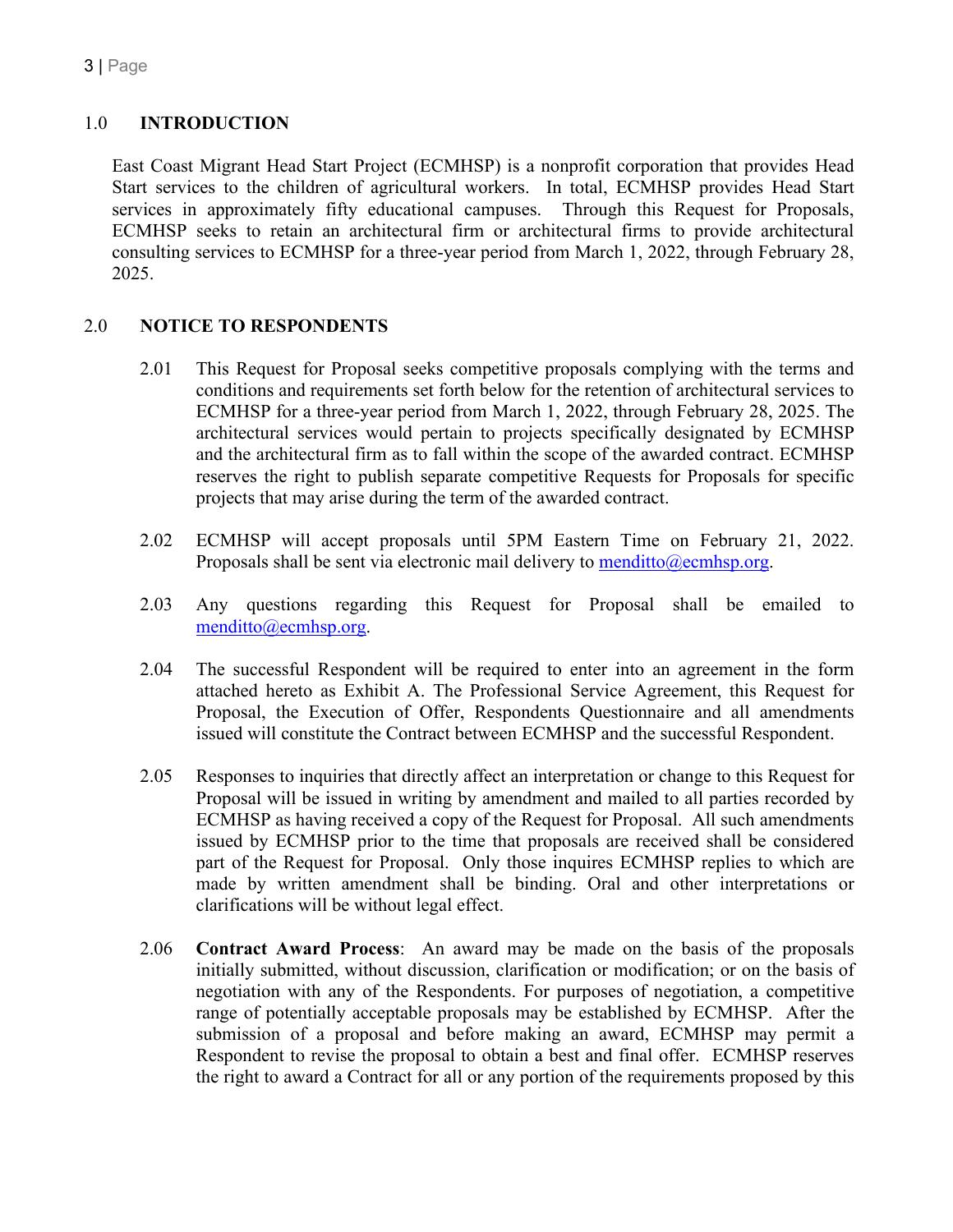request, reject any proposals if deemed to be in the best interest of ECMHSP, or resolicit proposals.

- 2.07 **Criteria for Selection**: The Respondent selected for an award will be the Respondent whose proposal, as presented in the response to this Request for Proposal, is the most advantageous to ECMHSP. ECMHSP is not bound to accept the lowest priced proposal if that proposal is not in the best interest of ECMHSP as determined solely by ECMHSP. ECMHSP personnel will evaluate proposals based upon the following criteria:
	- Respondents experience providing the requested services for other similar organizations.
	- The overall cost to ECMHSP for the services provided.
	- The quality of references from past customers of Respondent.
	- Respondent's demonstrated capability to provide services in the time projected.
	- Respondent's responses the Questionnaire.

#### 2.08 **Scoring of Proposals**

Proposals will be scored on a scale of "0" to "100" per evaluator with the maximum number of points available for each criterion as noted in this section. The maximum number of points to be scored under this process is 100 points per evaluator. Scoring is based on a point total per evaluator and not a percentage. The highest ranking Respondent will be determined by using a combination of Respondent's total scores for criteria listed. Selection will not be based solely on lowest price. Each Proposal will be subject to a process of evaluation to determine the Respondent's responsiveness to ECMHSP'S needs. Criteria to be considered include:

| Criteria                             | <b>Maximum Points</b> |
|--------------------------------------|-----------------------|
| <b>Qualifications and Experience</b> | 35                    |
| Methodology, Approach and            | <b>20</b>             |
| <b>Communications</b>                |                       |
| <b>Price Proposal</b>                | 30                    |
| <b>References</b>                    | 15                    |
| <b>Evaluation Score</b>              | 100                   |

### 3.0 **PROPOSAL REQUIREMENTS**

3.01 **General Instructions**: Respondents should carefully read the information contained in this Request for Proposal and submit a complete response to all requirements and questions as directed. Any information submitted by Respondents in response to this Request for Proposal shall become the property of ECMHSP. ECMHSP will not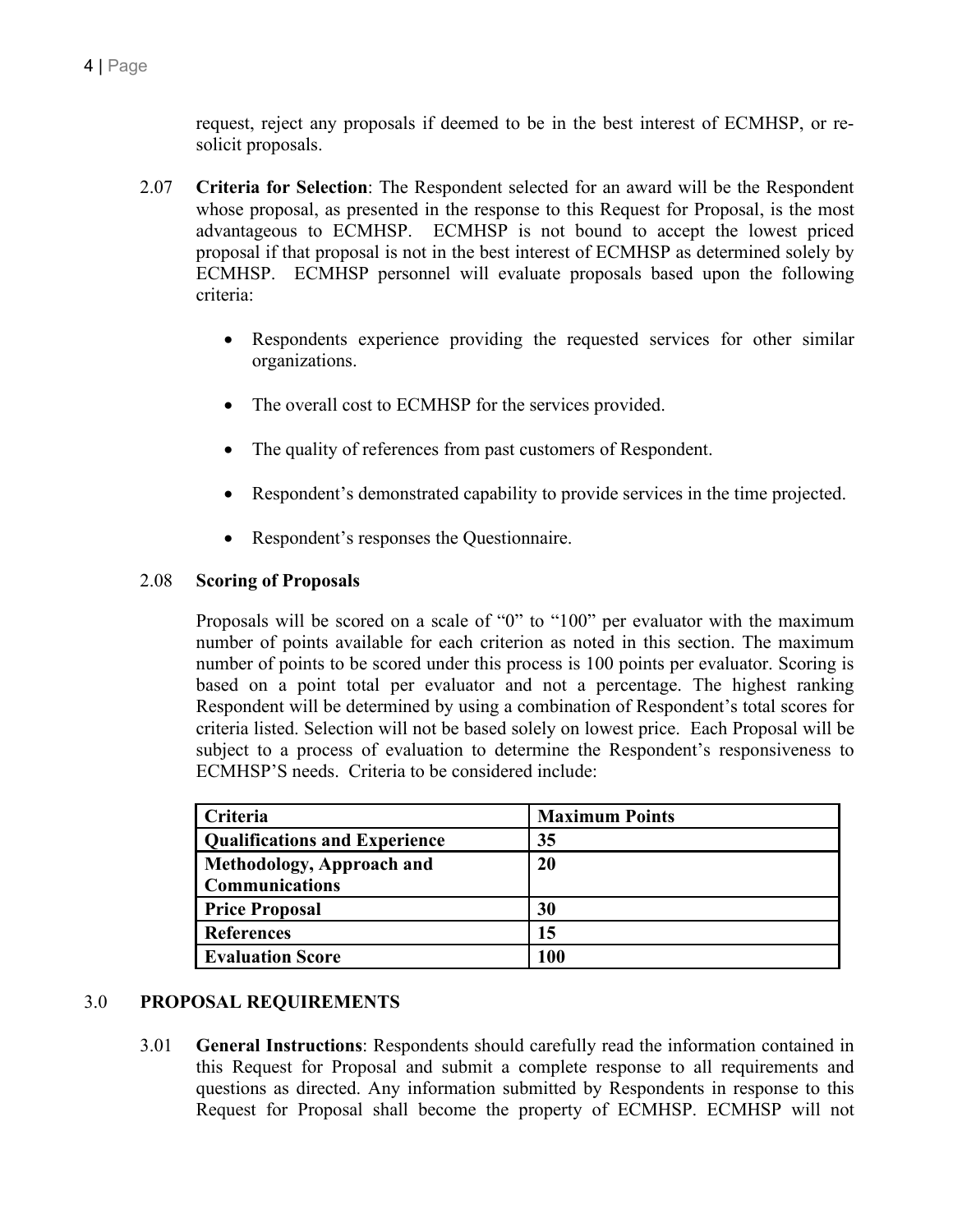provide compensation to Respondents for any expenses incurred for proposal preparation or for any demonstrations that may be made. Proposals which are qualified with conditional clauses, alterations, or items not requested in the Request for Proposal, or any other changes to the Request for Proposal of any kind are subject to disqualification by ECMHSP, at its option. Failure to comply with the requirements contained in this Request for Proposal may result in the rejection of your proposal.

- 3.02 **Preparation and Submittal Instructions**: Respondents must complete, sign, and return the attached Execution of Offer as part of their proposal response. Respondent's company official authorized to make such proposals must sign the proposal. Failure to sign and return these forms will subject your proposal to disqualification. Responses to this Request for Proposal must include answers to the Questionnaire. Respondents should submit a total of one complete copy of the entire response. An original signature must appear on the Execution of Offer. A proposal may be withdrawn and resubmitted any time prior to the time set for receipt of proposals. No proposal may be withdrawn after the submittal deadline without approval by ECMHSP. Proposals are to be valid for ECMHSP's acceptance for a minimum of 180 days from the submittal deadline.
- 3.03 **Compensation for Services (Fee)**: ECMHSP intends to enter into a Professional Service Agreement with the successful architect/firm. Compensation for services rendered is to be based upon a time-expended basis with a clear articulation of the hourly rates of professionals assigned by the architectural firm to work under the contract. Under the terms and conditions of ECMHSP's federal funding award, ECMHSP is required to generate in-kind, which may include a discounted fee arrangement based upon ECMHSP's federally funded Head Start mission.
- 3.04 **Required Documentation**: Respondents are instructed to complete, sign, and return the following documents as a part of their proposal submittal. Failure to return these documents may subject your proposal to disqualification.
	- Signed and Completed Execution of Offer
	- Signed and Completed Pricing and Delivery Schedule
	- Responses to Questionnaire

# 4.0 **STANDARD TERMS AND CONDITIONS**

### 4.01 **Definitions**:

- "Contract" shall mean the Professional Service Agreement, the Request for Proposal, the Execution of Offer, Respondents Questionnaire, and all written amendments issued prior to the execution of the Professional Service Agreement.
- "Respondent" shall mean the individual, partnership, corporation or other entity responding to this Request for Proposal.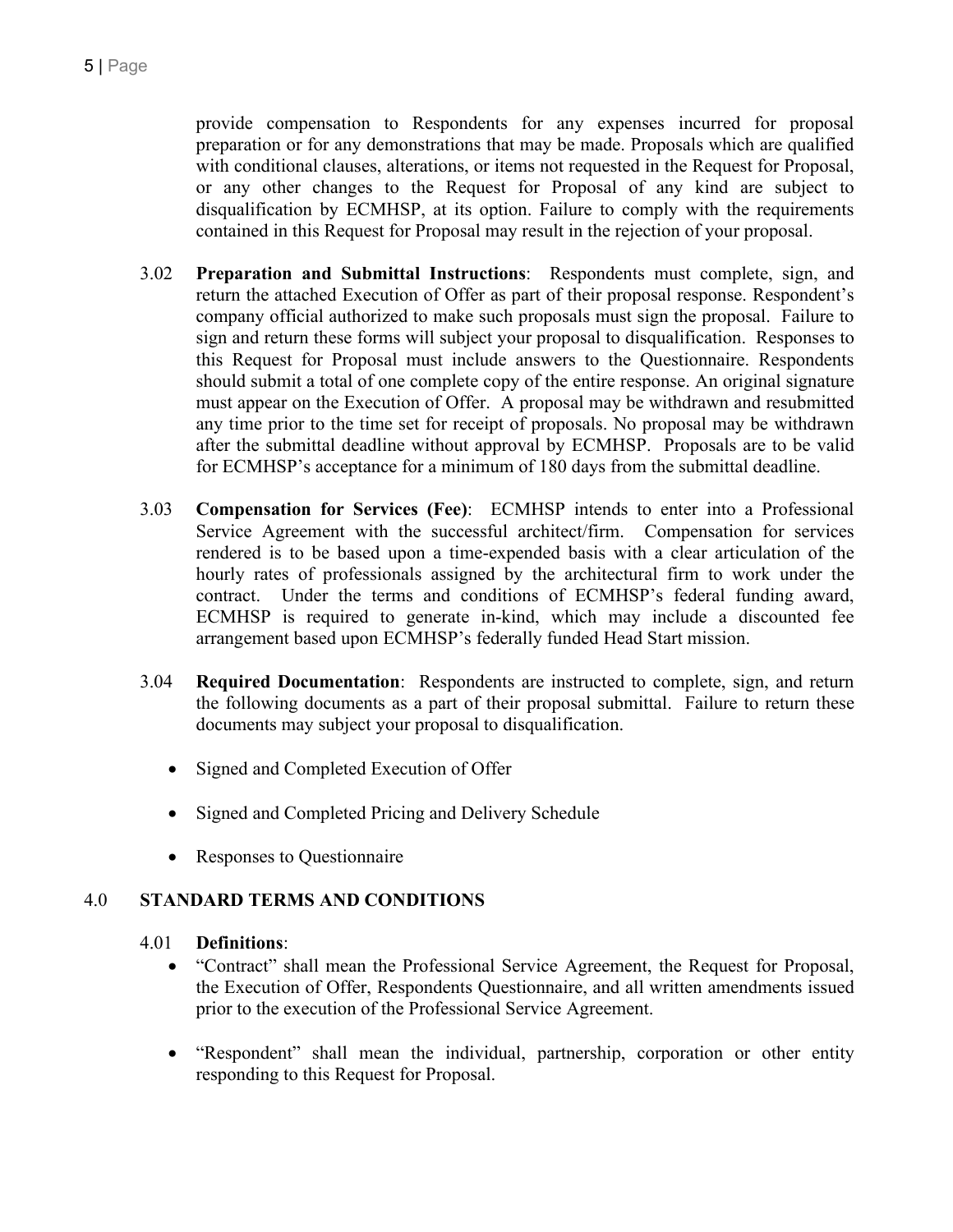- "Contractor" shall mean the individual, partnership, corporation, or other entity awarded a Contract pursuant to this Request for Proposal.
- 4.02 **Entire Agreement**. The Contract is intended as the complete and exclusive statement of the agreement between ECMHSP and the Contractor and shall supersede all prior or contemporaneous agreements, negotiations or oral representations relating to the subject matter herein.
- 4.03 **Time of Performance:** Time is of the essence in the rendering of services hereunder. Contractor agrees to perform all obligations and tender services set forth in this Request for Proposal in accordance with the schedules herein and as mutually agreed upon between ECMHSP and Contractor during the term of this Contract.
- 4.04 **Termination for Cause:** In the event that the Contractor fails to carry out or comply with any of the terms and conditions of the Contract, ECMHSP may notify the Contractor of such default or failure in writing and demand that the failure or default be remedied within ten days. In the event that the Contractor fails to remedy such failure or default within the ten-day period, ECMHSP shall have the right to hold Contractor in breach of the Contract and to recover whatever damages it may be entitled to at law or in equity.
- 4.05 **Termination for Convenience**: The Contract may be terminated without penalty by ECMHSP for convenience by giving thirty (30) days written notice of such termination to the Contractor. In no event shall termination by ECMHSP as provided for in this paragraph give rise to any liability on the part of ECMHSP including, but not limited to, any claims of Contractor for compensation for anticipated profits, unabsorbed overhead, or interest on borrowing. ECMHSP's sole obligation hereunder is to pay Contractor for services provided prior to the date of termination.
- 4.06 **Payment:** Payment shall be made to Contractor on a monthly basis as services are rendered.
- 4.07 **Independent Status of Parties**: Contractor it will neither hold itself out as nor claim to be an officer, partner, employee or agent of ECMHSP by reason hereof, and that it will not by reason hereof make any claim, demand or application to or for any right, or privilege applicable to an officer, partner, employee or agent of ECMHSP.
- 4.08 **Contract Amendments:** The Contract may be amended by mutual written consent of the parties. No modifications or amendments to the contract shall become valid unless in writing and signed by both parties.
- 4.09 **Compliance with Law**: ECMHSP is a federally funded, non-profit corporation. Individuals and corporations desiring to do business with ECMHSP must certify that they have not been debarred from receiving federal funds. By submitting a response to this Request for Proposal, Respondent is certifying that it and its principals: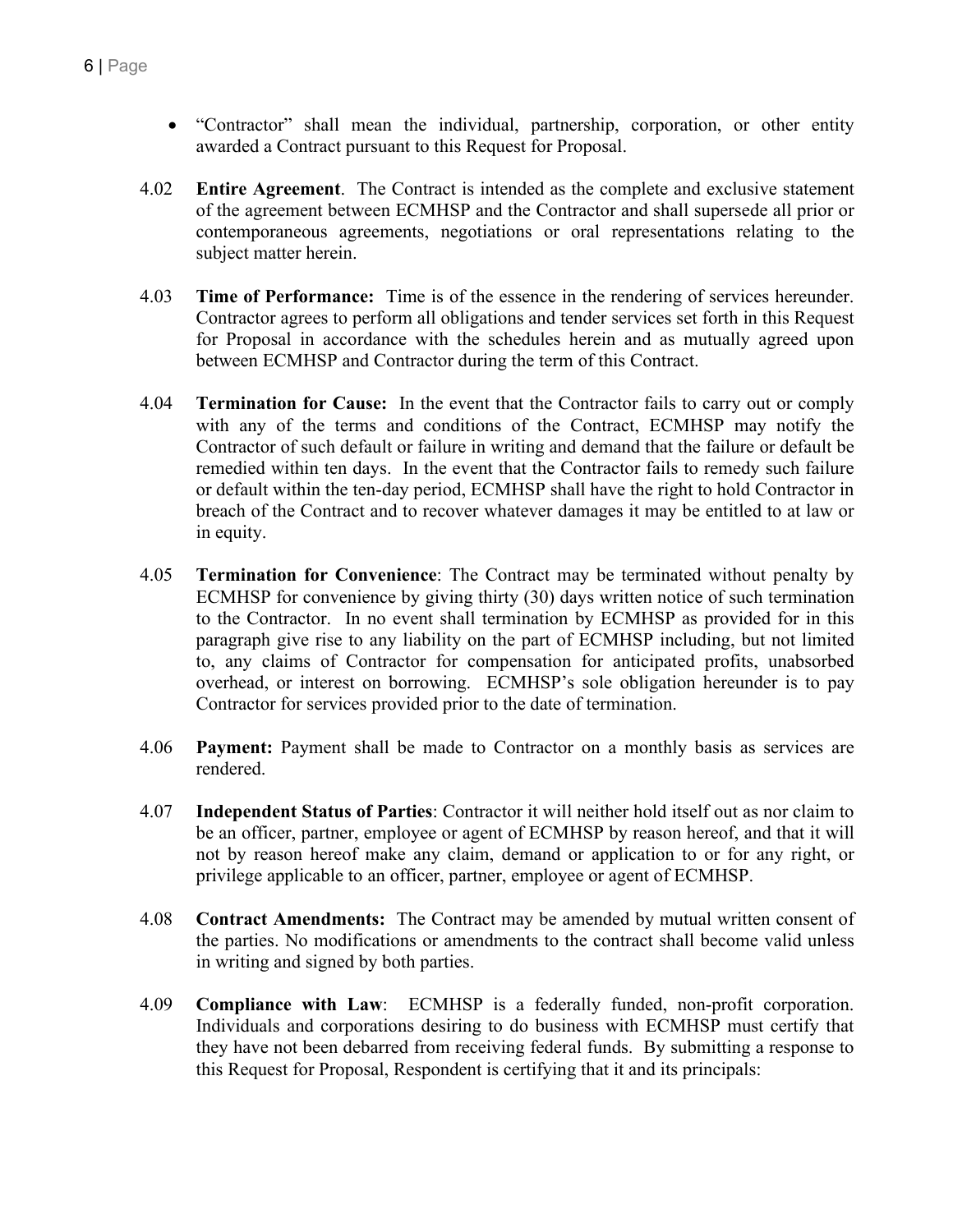- Are not presently debarred, suspended, proposed for debarment, declared ineligible, or voluntarily excluded from covered transactions by any Federal department or agency;
- Have not within a three-year period preceding this transaction been convicted of or had a civil judgment rendered against them for commission of fraud or a criminal offense in connection with obtaining, attempting to obtain, or performing a public (Federal, State or local) transaction or contract under a public transaction; violation of Federal or State antitrust statutes or commission of embezzlement, theft, forgery, bribery, falsification or destruction of records, making false statements, or receiving stolen property;
- Are not presently indicted for or otherwise criminally or civilly charged by a government entity (Federal, State or local), with commission of any of the offenses enumerated in this certification; and
- Have not within a three-year period preceding this application/proposal had one or more public transactions (Federal, State or local) terminated for cause or default.
- 4.10 **Access to Documents:** To the -extent applicable to this procurement, Contractor agrees to grant access by ECMHSP, the Administration for Children & Families, and the Comptroller General of the United States or any of their duly authorized representatives to any books, documents, papers and records of the Contractor, which are directly pertinent to this Contract, for the purpose of making audit, examination, excerpts, and transcriptions.
- 4.11 **Acceptance of Services**: All services furnished under this Contract shall be to the satisfaction of ECMHSP and in accordance with the scope of work, specifications, terms, and conditions of the Contract.
- 4.12 **Indemnification:** Contractor agrees to indemnify, protect and hold harmless ECMHSP and its officers, directors, and employees from and against all claims, damages, losses, causes of action, suits or judgments arising out of, caused by, or resulting from, the provision of services by Contractor pursuant to this Contract, which are caused in whole or in part by any negligent act or omission of the Contractor.
- 4.13 **Force Majeure**: If either ECMHSP or Contractor is delayed at any time in the performance of its obligations hereunder by economic industry-wide strikes, fire, unusual delay in deliveries, unavoidable casualties, or other causes reasonably beyond such party's control and which could not have been reasonably anticipated by that party, then the time for performance of such party shall be extended by one day for each day of such delay.
- 4.14 **Non-Disclosure:** Contractor and ECMHSP acknowledge that they or their employees may, in the performance of the resultant Contract, come into the possession of proprietary or confidential information owned by or in the possession of the other. Neither party shall use any such information for its own benefit or make such information available to any third person, firm, corporation, or other organization.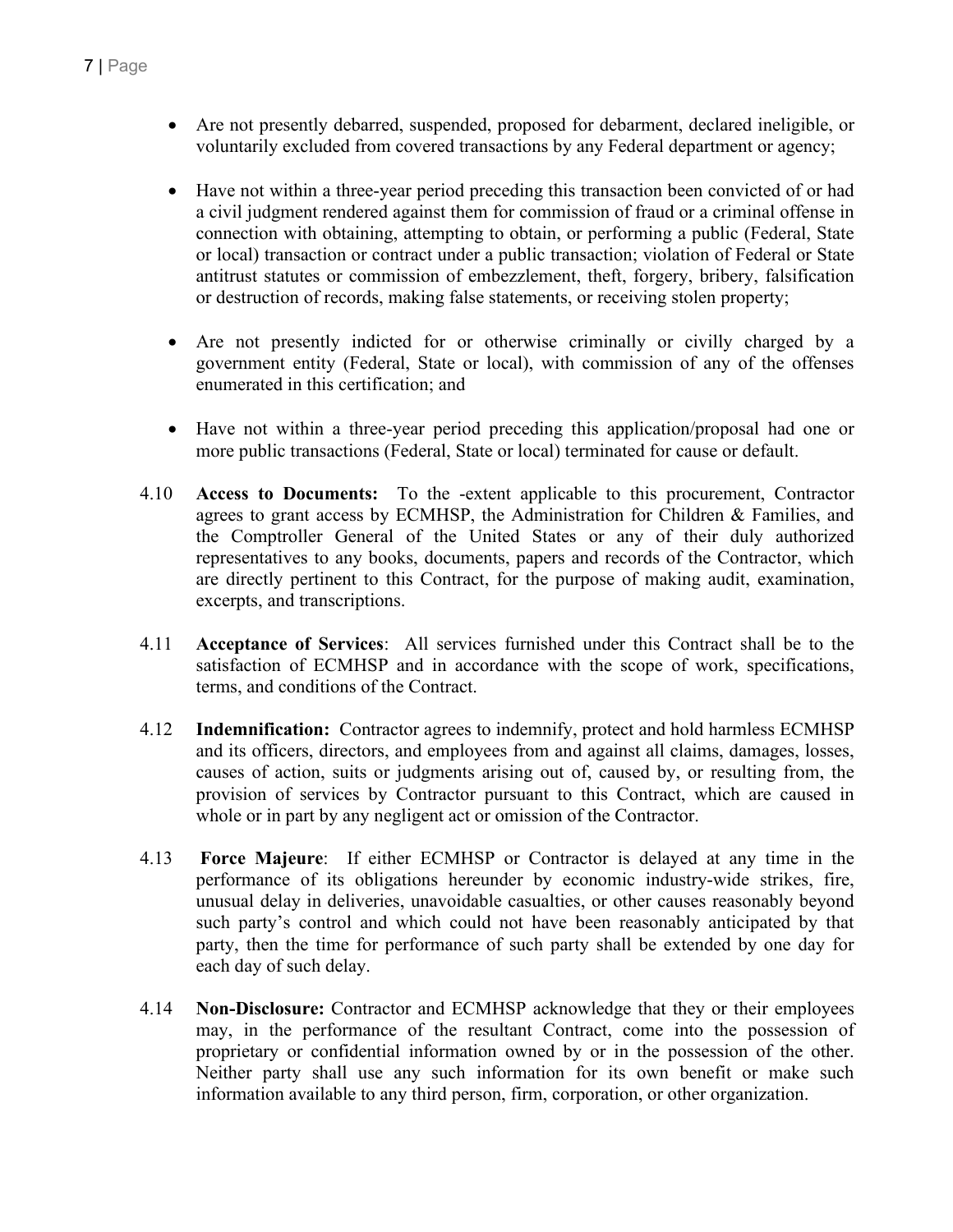- 4.15 **Patent and Copyright**: Contractor shall pay for any royalties, license fees, copyrights or trade and service marks required to provide the services required by this Contract.
- 4.16 **Governing Law:** This Contract shall be construed and governed by the laws of the state of North Carolina.

# 5.0 **SCOPE OF SERVICES AND PROJECT**

5.01 **Scope of Services:** ECMHSP is requesting full architectural services for the programming, design, cost estimating, preparation of construction documents, reproduction costs, bidding, bid evaluation, construction administration, final inspection, and project acceptance. In sum, ECMHSP is desirous that the successful architect/firm provide a full range of professional services to assist ECMHSP in the successful completion of projects assigned under the contract during the three-year period March 1, 2022, through February 28, 2025.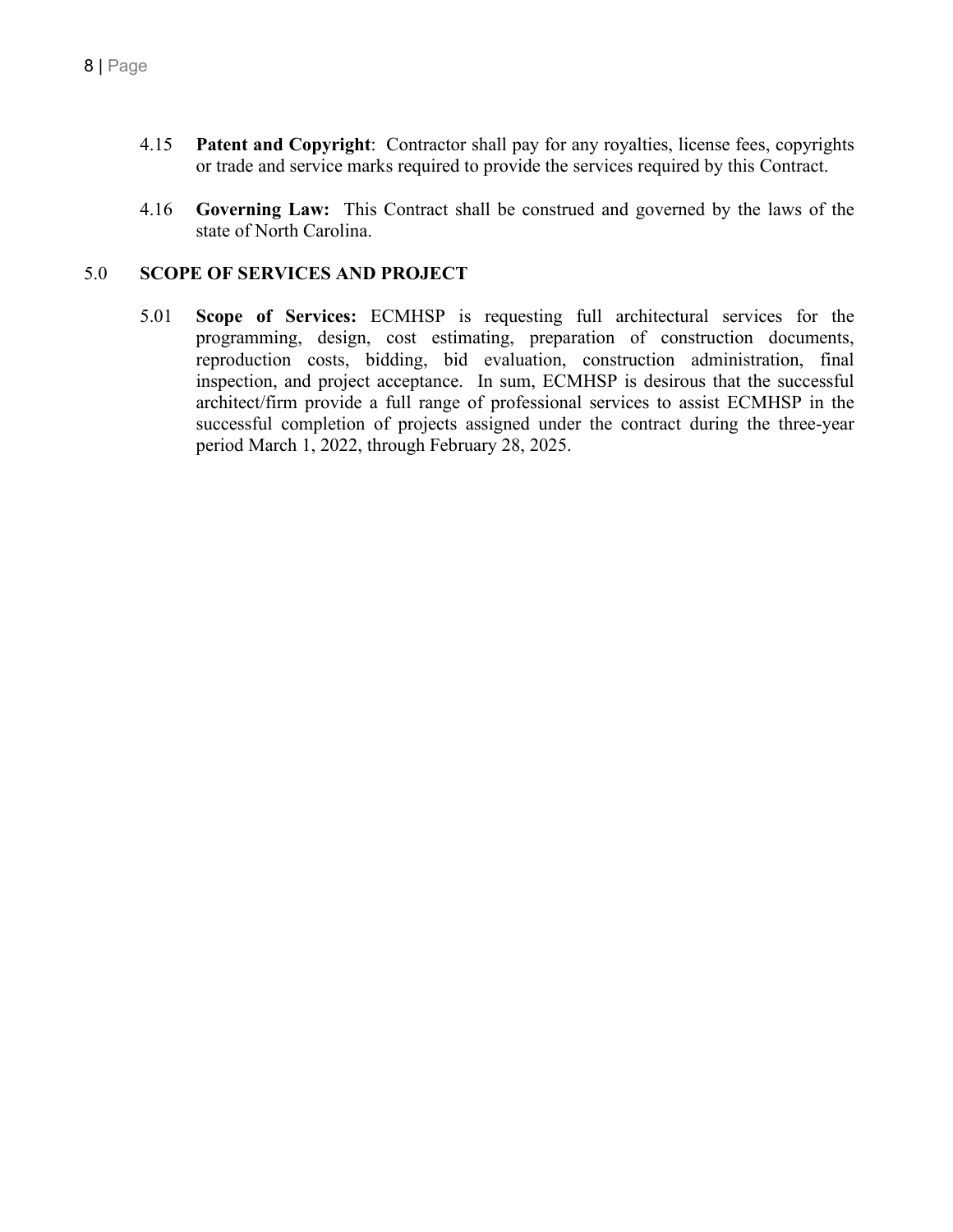### **EXECUTION OF OFFER**

### **THIS SHEET MUST, BE COMPLETED, SIGNED, AND RETURNED WITH RESPONDENT'S PROPOSAL. FAILURE TO SIGN AND RETURN THIS SHEET WILL RESULT IN THE REJECTION OF YOUR PROPOSAL.**

1. By signature hereon, Respondent offers and agrees to furnish the products and/or services at the prices quoted and comply with all terms, conditions, and requirements set forth in the Request for Proposal.

2. By signature hereon, Respondent affirms that he has not given, nor intends to give at any time hereafter, any economic opportunity, future employment, gift, loan, gratuity, special discount, trip, favor or service to an ECMHSP employee on connection with the submitted proposal.

3. By signature hereon, the Respondent hereby certifies that neither the Respondent nor the firm, corporation, partnership or institution represented by the Respondent, or anyone acting for the firm, corporation, or institution has violated federal or state antitrust laws, nor communicated, directly or indirectly the proposal made to any competitor, or any other person engaged in such line of business.

4. By signature hereon, Respondent certifies that all statements and information prepared and submitted in response to this solicitation are current, complete, and accurate.

5. By signature hereon, Respondent certifies that the individual signing this document and the documents made part of the Request for Proposal is authorized to sign such documents on behalf of the company and to bind the company under any contract which may result from the submission of this proposal.

6. By signature hereon, Respondent certifies it is a small business and/or a minority/female owned business as indicated below. Indicate status if applicable:

- ( ) Small Business
- ( ) Minority/Female Owned Business

7. By signature hereon, Respondent certifies that no relationship, whether by relative, business associate, capitol funding agreement or by any other such kinship exist between Respondent and an employee of ECMHSP.

8. By signature hereon, Respondent affirms that he has not received compensation for participation in the preparation of the specifications for this Request for Proposal.

9. By signature hereon, Respondent signifies his compliance with all Federal laws and regulations pertaining to equal employment opportunities.

10. Respondent certifies, by submission of this proposal, that neither it nor its principals are presently debarred, suspended, proposed for debarment, declared ineligible, or voluntarily excluded from participation in this transaction by any Federal department or agency.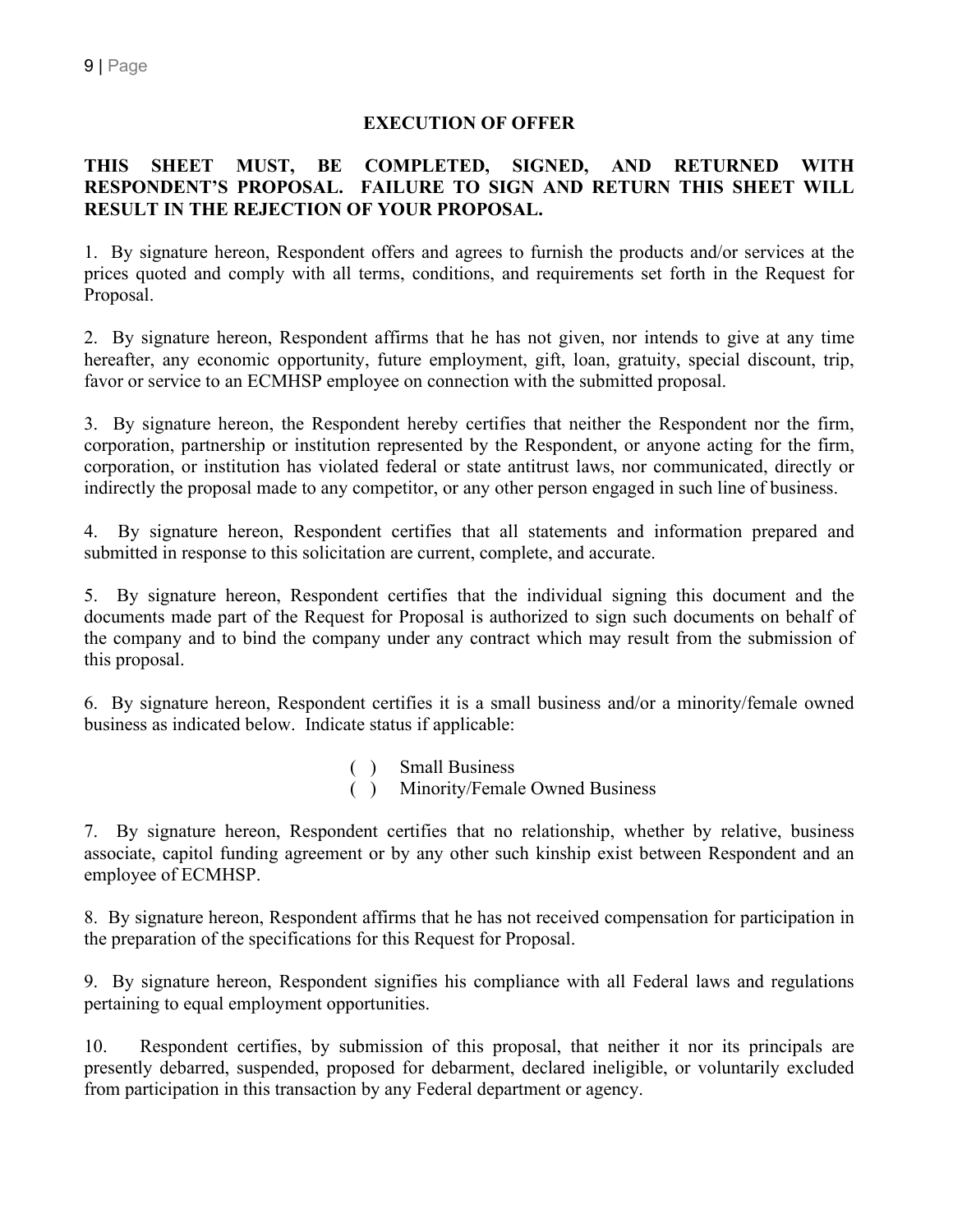$10$  | Page

# **Complete the Following**

(Authorized Signature)

(Printed Name/Title)

 $(Date)$ 

(Street Address)

(City, State, Zip Code)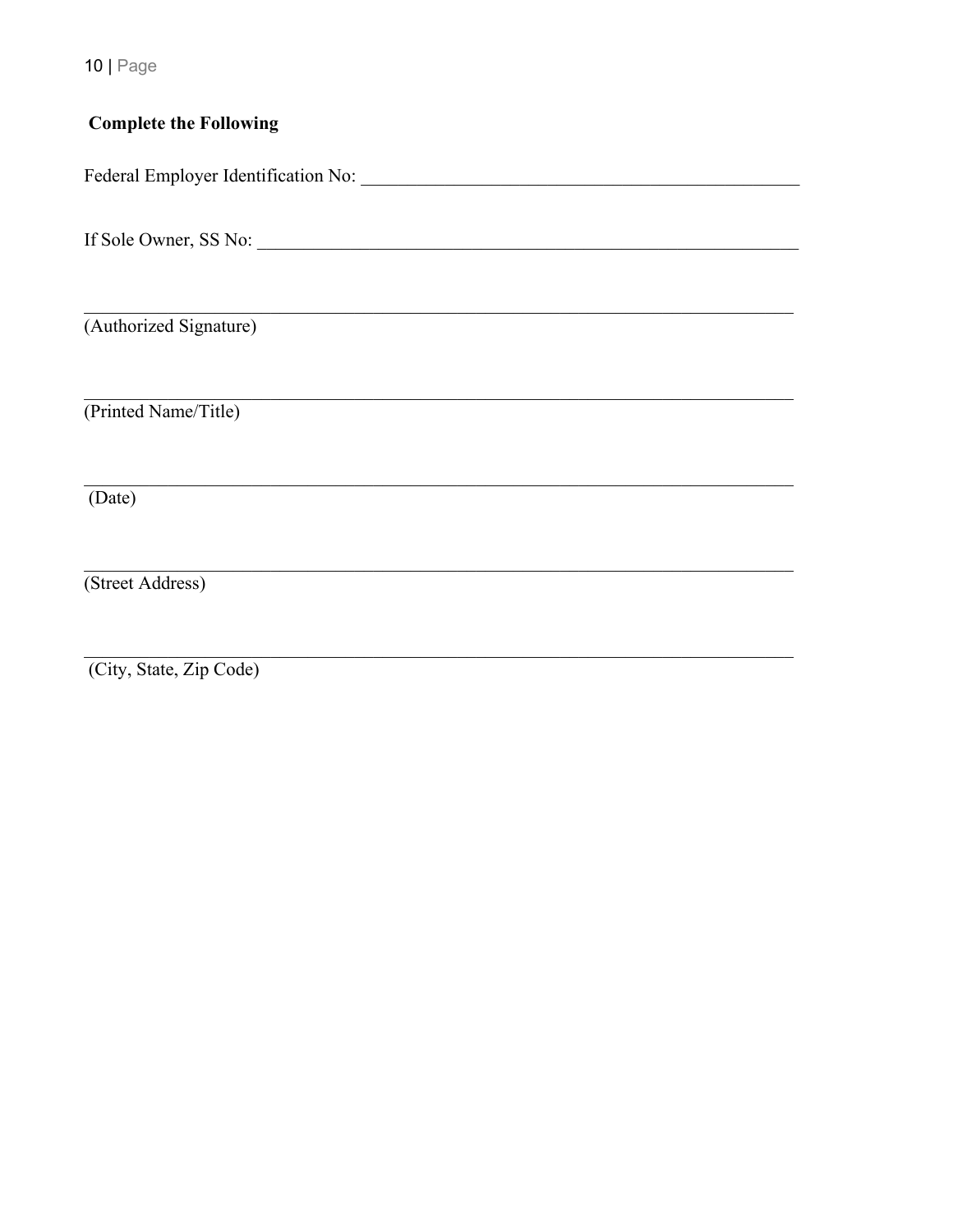# **PRICING AND DELIVERY SCHEDULE**

Proposal of: \_\_\_\_\_\_\_\_\_\_\_\_\_\_\_\_\_\_\_\_\_\_\_\_\_\_\_\_\_\_\_\_\_\_\_\_\_\_\_\_\_\_\_\_\_\_\_\_\_\_\_\_\_\_

(Company Name)

Hourly Rates to be Charged Under this Agreement: (please insert or include schedule of hourly rate fees)

Submitted By: \_\_\_\_\_\_\_\_\_\_\_\_\_\_\_\_\_\_\_\_\_\_\_\_\_\_\_\_\_\_\_\_\_\_\_\_\_\_\_\_\_\_\_\_\_\_\_\_\_\_

(Authorized Signature)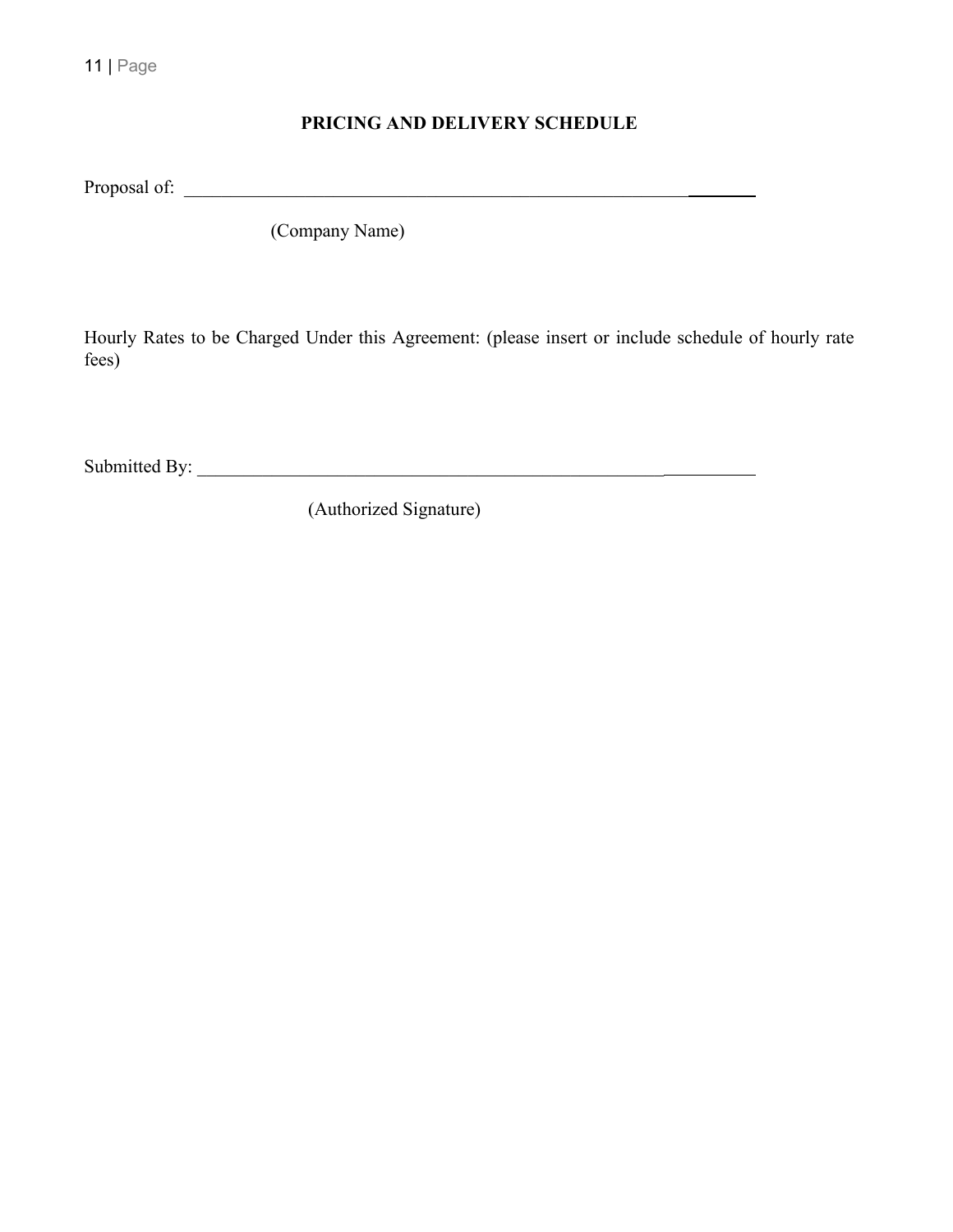## **RESPONDENT QUESTIONNARE**

Respondents are requested to submit a complete response to each of the below listed items. Responses requiring additional space should be brief and submitted as an attachment to your proposal package. Please reference each response by its item number indicated below.

| 1. Legal name of the company:    |             |             |
|----------------------------------|-------------|-------------|
| Number of years in the business: |             |             |
| Type of Operation-Individual     | Partnership | Corporation |

Number of employees

2. Is your company currently in default on, any loan agreement or financing agreement with any bank, financial institution, or other entity? If yes, specify date(s), details, circumstances, and prospects for resolution?

3. Provide a customer reference list of no less than three (3) organizations with which your company currently has contracts with and has previously provided goods and/or services of equal type and scope, as requested herein, within the past five (5), years. The reference list must include company name, contact person, and telephone number, project description and length of business relationship.

4. Describe your company's service support philosophy, how it is carried out, and how success in keeping this philosophy is measured.

5. Does any relationship, exist whether by relative, business associate, capital funding agreement or any other such kinship exist between your company and any ECMHSP employee. If yes, please explain.

6. Is your company a minority-owned business? If so, under what certifying agency, state or federal is it certified.

Submitted by:

(Authorized Signature)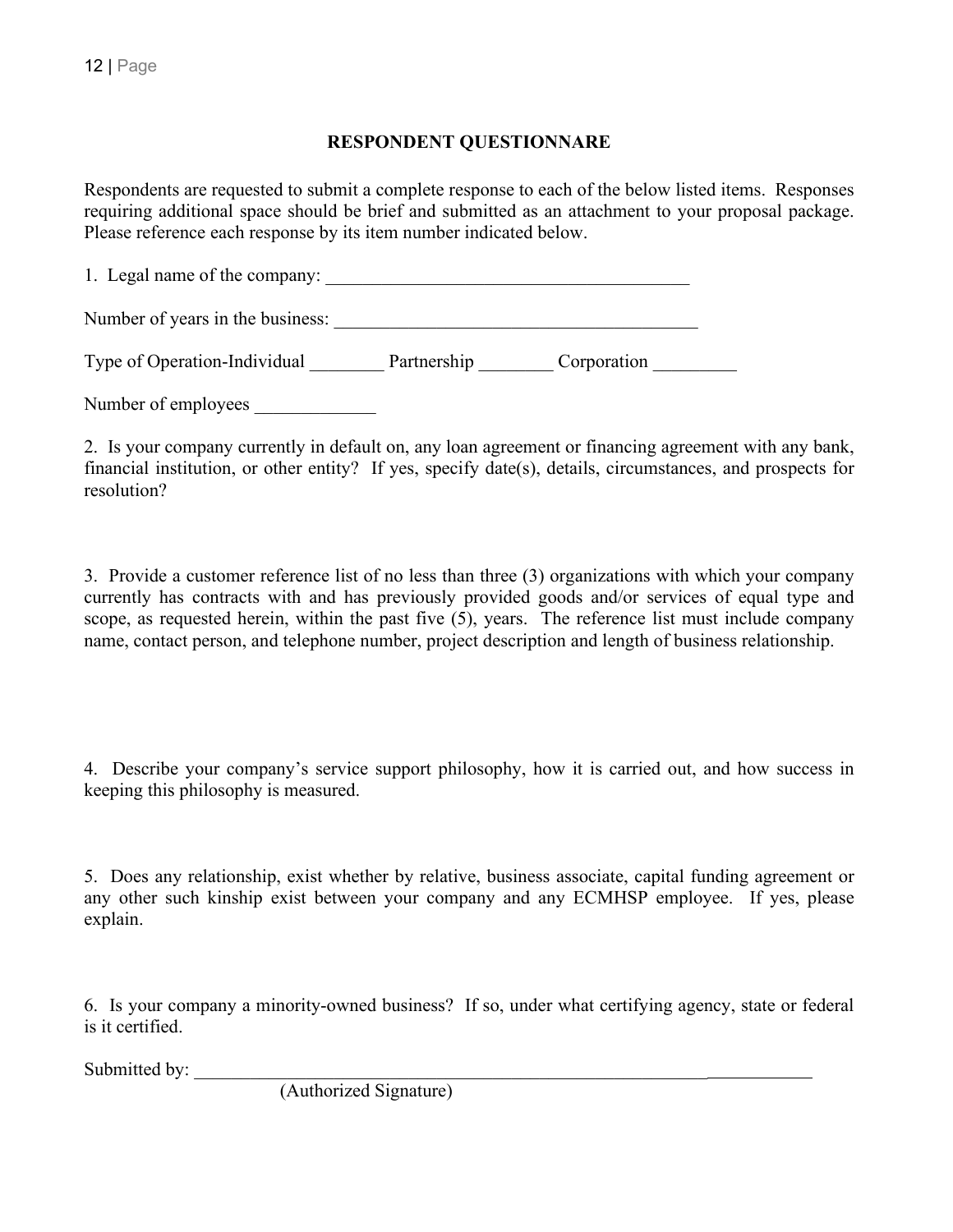#### "Exhibit A – Mandatory Contract Provisions"

#### Suspension and Debarment

ECMHSP is funded under a grant from the United States Department of Health and Human Services, Administration for Children & Families, Office of Head Start. Individuals and corporations desiring to do business with ECMHSP must certify that they have not been debarred from receiving federal funds. By entering into Agreement, Contractor is certifying that it and its principals:

- (1) Are not presently debarred, suspended, proposed for debarment, declared ineligible, or voluntarily excluded from covered transactions by any Federal department or agency;
- (2) Have not within a three-year period preceding this transaction been convicted of or had a civil judgment rendered against them for commission of fraud or a criminal offense in connection with obtaining, attempting to obtain, or performing a public (Federal, State or local) transaction or contract under a public transaction; violation of Federal or State antitrust statutes or commission of embezzlement, theft, forgery, bribery, falsification or destruction of records, making false statements, or receiving stolen property;
- (3) Are not presently indicted for or otherwise criminally or civilly charged by a government entity (Federal, State or local), with commission of any of the offenses enumerated in this certification;
- (4) Have not within a three-year period preceding this application/proposal had one or more public transactions (Federal, State or local) terminated for cause or default; and
- (5) Will immediately contact ECMHSP upon receipt of any notice of suspension, proposed debarment, or debarment.
- (a) Byrd Anti-Lobbying Amendment: Contractor certifies, to the best of its knowledge and belief, that:

(1) No Federal appropriated funds have been paid or will be paid, by or on behalf of the undersigned, to any person for influencing or attempting to influence an officer or employee of an agency, a Member of Congress, an officer or employee of Congress, or an employee of a Member of Congress in connection with the awarding of any Federal contract, the making of any Federal grant, the making of any Federal loan, the entering into of any cooperative agreement, and the extension, continuation, renewal, amendment, or modification of any Federal contract, grant, loan, or cooperative agreement.

(2) If any funds other than federal appropriated funds have been paid or will be paid to any person for influencing or attempting to influence an officer or employee of any agency, a Member of Congress, an officer or employee of Congress, or an employee of a Member of Congress in connection with this federal grant, said Contractor shall complete and submit